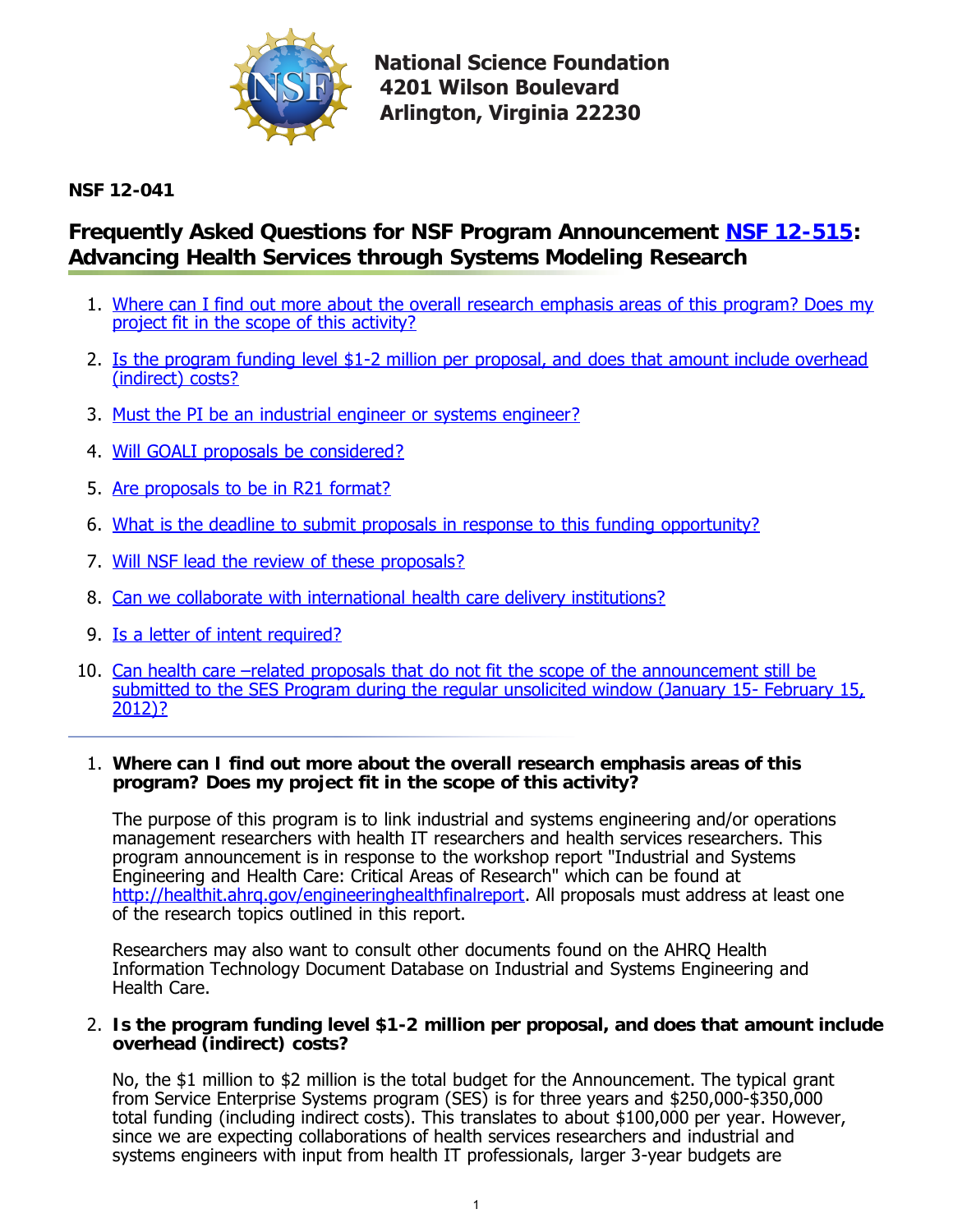possible, up to approximately \$500,000, corresponding to perhaps \$180,000 per year, including overhead. The project budget must be justified in terms of the level of effort of each participant and how this effort matches the synergies required to accomplish the research. Given the total funding level of \$1-2 million, we expect to fund between 3-6 proposals.

## <span id="page-1-0"></span>3. **Must the PI be an industrial engineer or systems engineer?**

No. However, a researcher with a demonstrated expertise in industrial and/or systems engineering should be part of the effort. Note that the Program Announcement states:

"Through this partnership, NSF and AHRQ look to foster new collaborations among health services researchers and industrial and systems engineers with a specific emphasis on the supportive role of health IT."

Proposals therefore that do not demonstrate collaboration and an exploitation of synergies of these research communities will not be as successful as proposals more responsive to the announcement.

## <span id="page-1-1"></span>4. **Will GOALI proposals be considered?**

Yes. The Program Announcement specifies a focus area in the SES program, which routinely receives and funds Grant Opportunities for Academic Liaison with Industry (GOALI) proposals ([NSF 12-513](http://www.nsf.gov/publications/pub_summ.jsp?ods_key=nsf12513)). These proposals have a formal plan for interaction with an enterprise, and include an intellectual property agreement. GOALI proposals are not reviewed separately, but they must meet GOALI requirements.

## <span id="page-1-2"></span>5. **Are proposals to be in R21 format?**

No. Proposals submitted in response to NSF Program Announcement [NSF 12-515](http://www.nsf.gov/publications/pub_summ.jsp?ods_key=nsf12515) must follow standard NSF Proposal formatting and preparation instructions. Guidelines for preparing and submitting proposals to NSF are contained in the [NSF Grant Proposal Guide](http://www.nsf.gov/publications/pub_summ.jsp?ods_key=gpg) (FastLane users) or [NSF Grants.gov Application Guide](http://www.nsf.gov/publications/pub_summ.jsp?ods_key=grantsgovguide) (Grants.gov users). Proposals that do not follow these requirements for formatting will be returned without review.

## <span id="page-1-3"></span>6. **What is the deadline to submit proposals in response to this funding opportunity?**

Proposals will be accepted if submitted by 5:00 p.m. proposer's local time on February 15, 2012 via either NSF FastLane or Grants.gov. It is important to identify that the proposal is in response to NSF announcement [NSF 12-515](http://www.nsf.gov/publications/pub_summ.jsp?ods_key=nsf12515) for consideration under this special program. Proposals submitted after this time will be returned without review.

## <span id="page-1-4"></span>7. **Will NSF lead the review of these proposals?**

Yes. NSF will receive, manage, and lead the review process according to standard NSF procedures. More information on the NSF Merit Review process can be found in the Proposal and Award Policies and Procedures Guide ([NSF 11-1\)](http://www.nsf.gov/pubs/policydocs/pappguide/nsf11001/index.jsp).

## <span id="page-1-5"></span>8. **Can we collaborate with international health care delivery institutions?**

Such collaborations are not forbidden under this program, but should have implications to improve U.S. health care. International experiences for faculty and graduate students from U.S. institutions may be funded (provided the international activities have relevance towards the improvement U.S. health care delivery system). In accordance with standard NSF policies, funding for international partners will not be provided.

## <span id="page-1-6"></span>9. **Is a letter of intent required?**

No. Letters of intent are not part of this announcement. Full proposals must be submitted to NSF in response to this announcement  $(NSF 12-515)$  $(NSF 12-515)$  by 5:00 p.m. proposer's local time on February 15, 2012.